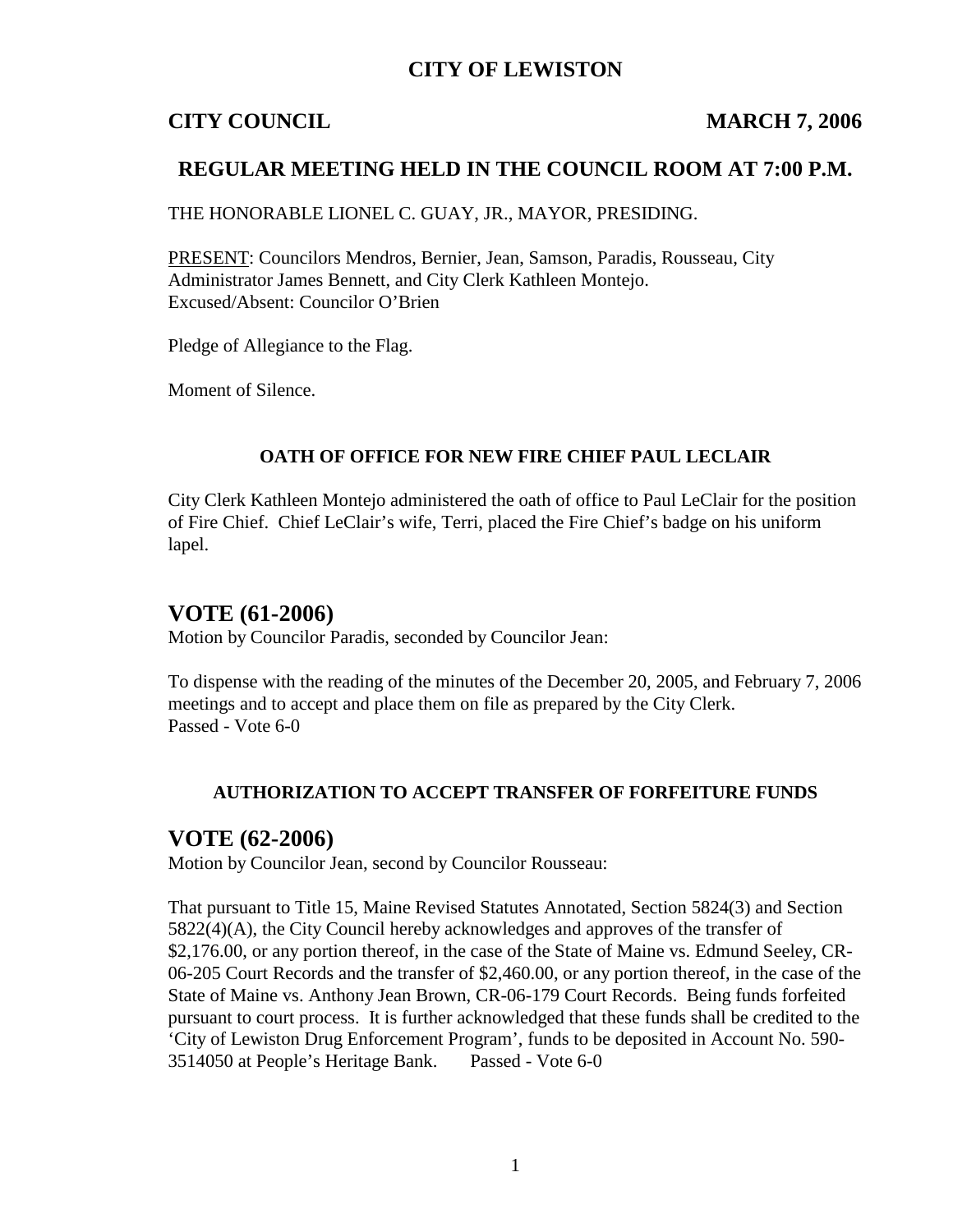## **CITY COUNCIL MARCH 7, 2006**

#### **AMENDMENTS TO THE FACILITIES USE POLICY**

## **VOTE (63-2006)**

Motion by Councilor Jean, second by Councilor Rousseau:

To approve the proposed amendments to the Facilities Use Policy, Policy Manual Number 28, as recommended by the Library Director and the Library Board of Trustees. Passed - Vote 6-0

#### **PUBLIC HEARING AND ADOPTION OF THE FISCAL YEAR 2007 CAPITAL IMPROVEMENT PROGRAM**

Mayor Guay opened the public hearing to receive citizen input and comment. No members of the public spoke for or against this item. Mayor Guay then closed the hearing. Councilor Rousseau commented that this plan is simply a working document and does not grant approval for any of the projects. City Administrator James Bennett stated the LCIP sets forth, for planning purposes, the direction the City wants to take for large scale capital projects, but that each project requires separate funding and specific approval by the Council to move forward.

## **VOTE (64-2006)**

Motion by Councilor Jean, second by Councilor Paradis:

That pursuant to Article VI, Section 6.07(d) of the City Charter, the City Council hereby adopts the Fiscal Year 2007 Capital Improvement Program, as prepared by the City Administrator. Passed - Vote 6-0

#### **PUBLIC HEARING AND FIRST PASSAGE FOR LAND USE CODE AMENDMENTS REGARDING BED AND BREAKFAST ESTABLISHMENTS**

Mayor Guay opened the public hearing to receive citizen input and comment. No members of the public spoke for or against this item. Mayor Guay then closed the hearing. Councilor Mendros stated he received calls on this item today from abutters who are concerned with issues such as noise, parking and so forth. He noted the neighbors could not be present tonight but plan to be in attendance for final passage. Councilor Paradis inquired about neighborhood meetings that might have been held regarding this proposal. Development Director Gil Arsenault stated that no separate meetings were held for the neighborhood, but the Planning Board did hold a hearing and sent out abutter notifications for that meeting.

## **VOTE (65-2006)**

Motion by Councilor Jean, second by Councilor Paradis:

That the proposed amendments to Appendix A, Article II "Definitions", Article XII "Performance Standards" and Article XIII. "Development Review and Standards" of the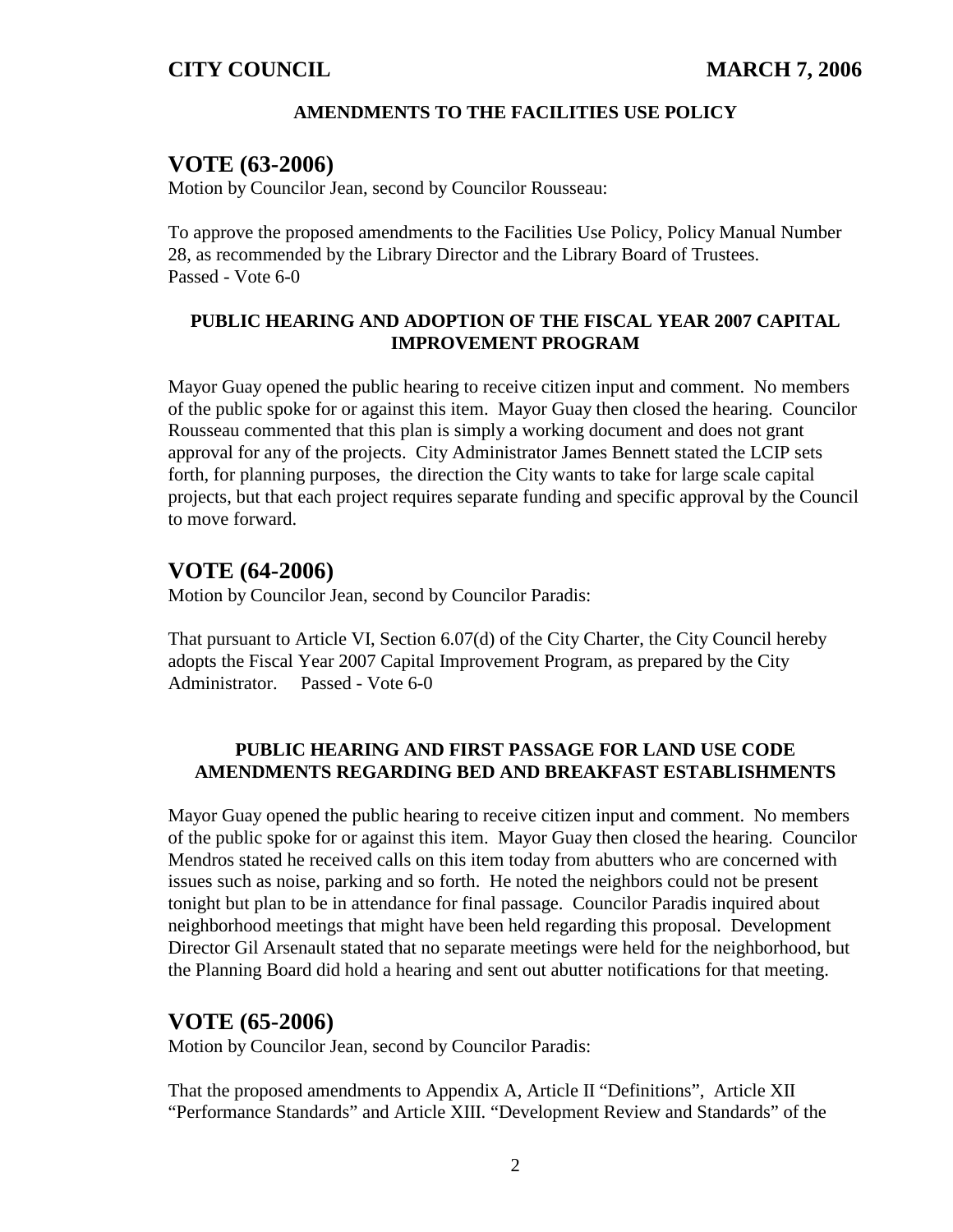# **CITY COUNCIL MARCH 7, 2006**

City Zoning and Land Use Code, receive first passage by a roll call vote and that the public hearing on said ordinance be continued to the meeting of March 21, 2006 for final passage. Passed - Vote 6-0

### **PUBLIC HEARING AND FIRST PASSAGE FOR LAND USE CODE AMENDMENTS CONCERNING FLOODPLAIN MANAGEMENT**

Mayor Guay opened the public hearing to receive citizen input and comment. No members of the public spoke for or against this item. Mayor Guay then closed the hearing.

## **VOTE (66-2006)**

Motion by Councilor Jean, second by Councilor Paradis:

That the proposed amendments to Appendix A, Article XII "Performance Standards", Section 4 "Floodplain Management" and Article XIV "Floodplain Administration", of the City Zoning and Land Use Code, receive first passage by a roll call vote and that the public hearing on said ordinance be continued to the meeting of March 21, 2006 for final passage. Passed - Vote 6-0

### **SPECIAL AMUSEMENT PERMIT FOR THE DERBY ATHLETIC ASSOCIATION**

Mayor Guay opened the public hearing to receive citizen input and comment. No members of the public spoke for or against this item. Mayor Guay then closed the hearing.

# **VOTE (67-2006)**

Motion by Councilor Jean, second by Councilor Mendros:

To grant a special amusement permit for dancing and entertainment to the Derby Athletic Association, 40 Walnut Street. Passed - Vote 6-0

#### **AGREEMENT WITH MAINE TURNPIKE AUTHORITY REGARDING DEVELOPMENT OF A GRAVEL PIT AND ACQUISITION OF ROAD MAINTENANCE MATERIALS**

Councilor Bernier inquired about a previous negotiation with Walmart regarding the development of property for the distribution center project in 2000, noting that her recollection was that as part of the negotiations, the City would be able to access sand and gravel from some of the parcels in this area, and she questioned the need for this deal with MDOT. Public Works Director Paul Boudreau stated the surplus sand from the new PW Operations Center has been exhausted and the City would need to purchase sand from a supplier if the agreement with MDOT is not approved.